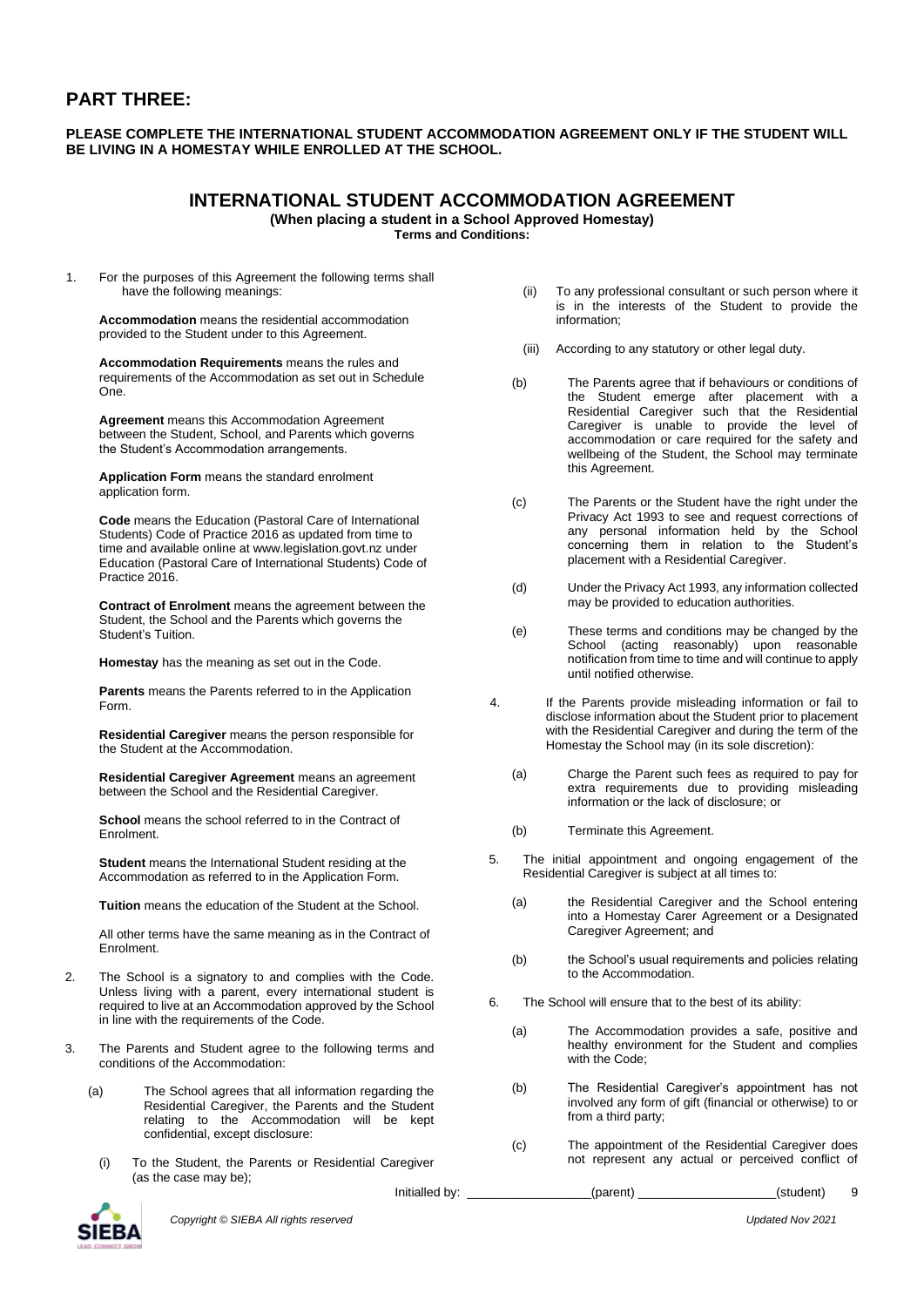interest, and that any possible conflict of interest has been notified to the School;

- (d) The Residential Caregiver will take all reasonable steps to ensure the Student's compliance with New Zealand laws (including, where appropriate, informing the Student of such laws), and will immediately report any possible legal breach to the School; and
- (e) The Student only engages in lawful, responsible and positive recreational activities outside of School.
- 7. Unless otherwise agreed in writing by the parties, the Parents agree for the Student to travel and stay overnight within New Zealand in the care of their Residential Caregiver for not more than seven days where the travel does not involve the Student participating in any adventure activities or extreme sports, or result in the Student missing any scheduled school days.
- 8. The School will seek specific written agreement from the Parents for travel or overnight stays of more than seven days or that results in the Student missing any scheduled school days.
- 9. The Student will seek specific written agreement from the School before the Student, being a Student of any age, participates in any activities which are considered to be adventure activities or extreme sports. The School will only give such Agreement where approved by the Parents.
- 10. The School may take such measures as it considers appropriate (acting reasonably) to monitor compliance with the Code. This may include regular check-ins with both the Student and the Residential Caregiver.
- 11. Unless otherwise agreed in writing, the Student will be entitled to start their Homestay at the Accommodation 5 days before the Period of Enrolment (as that term is defined in the Contract of Enrolment) starts and 5 days following the end date of the Period of Enrolment (as that term is defined in the Contract of Enrolment). Should this Agreement be terminated before the expiry of the Period of Enrolment the Student will be required to move out of the Accommodation immediately. The School may, at its sole discretion, and without being required to do so, extend the time for the Student to move out of the Accommodation. Any such extension shall be given in writing and shall be without prejudice to the School's right to later insist that the Student immediately move out of the Accommodation.

#### **Expectations**

- 12. The Student will comply at all times with the Accommodation Requirements and the Parents shall work with the School to ensure such compliance.
- 13. In the event that the Student is removed from a Residential Caregiver for any reason, the School will take all reasonable steps to find, over a reasonable period of time (as determined by the School in its absolute discretion), appropriate alternative approved Accommodation for the Student.
- 14. The Student will treat the Accommodation with due care and respect and the Student is liable for costs associated with repairing any damage caused to the Accommodation by the Student. For avoidance of doubt, the School is not responsible for any damage caused to the Accommodation by the Student.

#### **Fees**

15. The Parents must pay all accommodation fees to the School according to the School's fee schedule as defined in the applicable Contract of Enrolment.

#### **Termination**

- 16. The School reserves the right to terminate this Agreement if the Student is in breach of the Accommodation Requirements.
- 17. If the Student is suspended, expelled or excluded from the School, the parties agree that this shall constitute a breach of the Accommodation Requirements and this Agreement may be terminated as a consequence.
- 18. Where this Agreement is terminated, fees may be refunded according to School Policies.

#### **General**

- 19. This Agreement shall be construed and take effect according to the non-exclusive laws of New Zealand. In relation to any legal action or proceedings arising out of or in connection with this Agreement, the Parents:
	- (a) submit to the non-exclusive jurisdiction of the Courts of New Zealand; and
	- (b) agree that proceedings may be brought before any Court including any forum constituted under the Arbitration Act 1908 within New Zealand, and waive any objection to proceedings in any such Court or forum on the grounds of venue or on the grounds that the proceedings have been brought in an inconvenient forum.
- 20. Notices given under this Agreement must be in writing and given to the addresses set out in the Application Form. Those sent by post will be considered to have been received ten (10) days after posting. The Parties agree that email correspondence is a suitable means of communication and emails will be considered to have been received when acknowledged by the party or by return email.
- 21. This Agreement contains the entire understanding of the parties and overrides any prior promises, representations, understandings or agreements.
- 22. The parties acknowledge that prior to signing this Agreement, they have had the opportunity to seek independent legal advice about its content and effect.

#### **Disputes**

23. The parties agree that any dispute in relation to this Agreement will be resolved according to the Code and the School Policies.



17